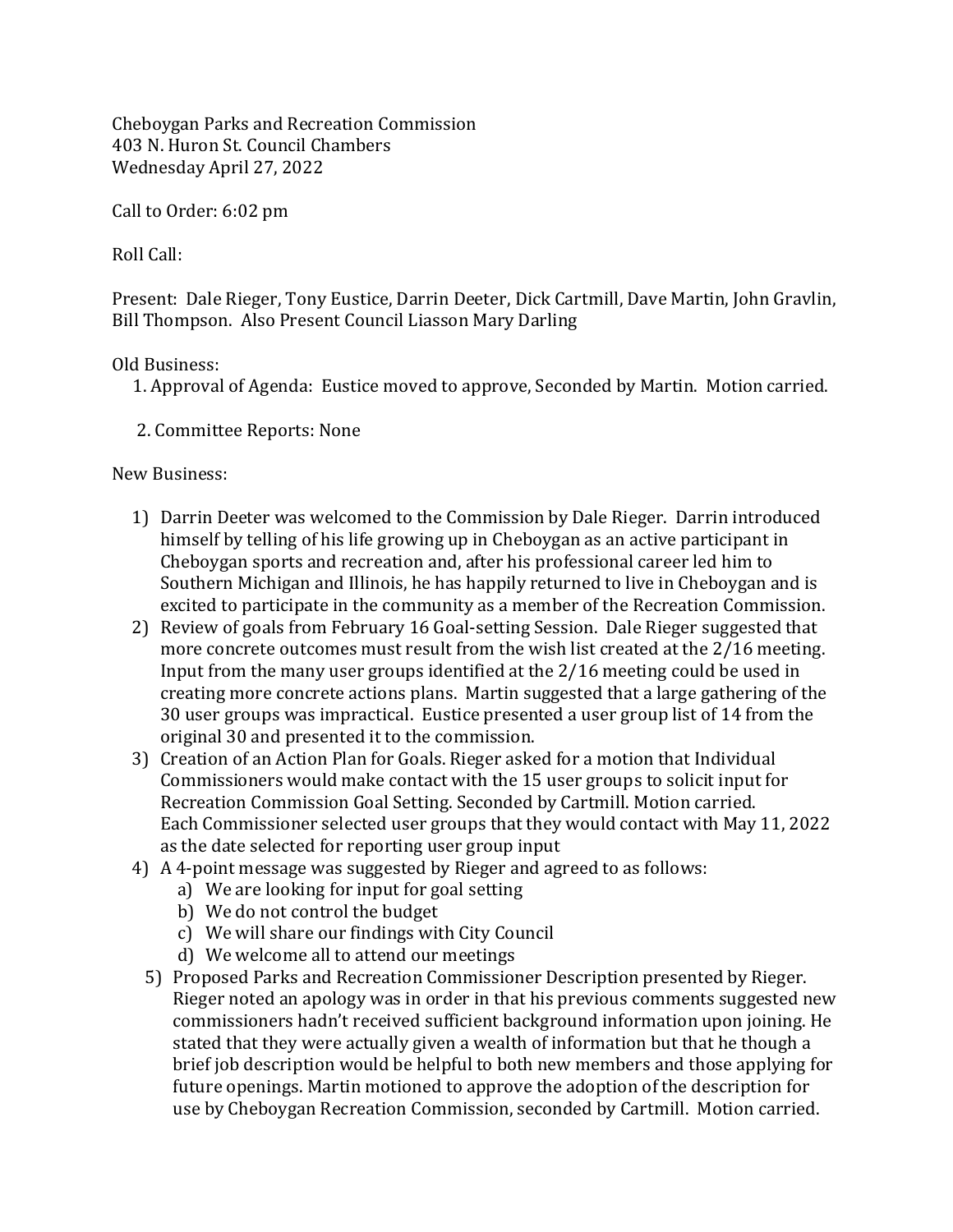6) Recognition of Citizen Achievement was presented by Rieger. Council Woman Darling commented that City Council presented a certificate of achievement to State Champion Bowler, Cole Swanberg. Deter suggested that when the achievement is in Sport or Recreation that the Parks and Recreation can be notified by the Council so that a Recreation Commissioners can be in attendance and inform the City Council of Citizen achievement in these areas. (Dale Rieger noted that Commissioner John Gravlin recently won 3 medals at the World Masters Cross-country Ski championships in Canmore, Alberta including a gold medal.)

## Commissioner Comments:

Cartmill presented a Leisure and Recreation brochure, that he helped produce for the Waterford Recreation Commission, that included all of the scheduled activities and classes presented by Parks and Rec., Community Ed., the School District, and The Library. He reported that citizens and visitors found it very helpful to be "in the know" for what was going on in Waterford. The brochure was updated 3 times per year. It would be especially beneficial to Coast Guard families and Tourists in the Cheboygan area.

Deter asked "What services does Parks and Recreation provide to the community?" The Commission needs to be aware of park use and maintenance and what outside groups such as little league and youth soccer contribute.

Cartmill stated that groups such as soccer, little league, Junior Chiefs are an invaluable asset to Parks and Recreation.

Eustice suggested that the Tier II user groups from the list of potential contact groups should still be contacted once the May 11 reports are completed.

Martin asked about updates on the Pocket Park and Rieger reported that a Joe Kurtz, owner of the property immediately north of the riverfront property recently donated to the City by Tom Chastain and family, has built a privacy fence that can be used for a public mural. Asked about plans for the donated property. Rieger noted that no definite plans could be made without approval by the Parks and Recreation Commission but that a prospective landscaping rendering had been donated and artists had submitted ideas for the mural. Asked further about the site, Rieger said there might be room for 2 parking spaces at the location.

Thompson reported that the Duncan Avenue boardwalk park parking lot is being updated.

## Citizen Comments:

Rob Borowicz of Junior Chiefs commented that there are more than 300 kids in their programs and they are interested in a great relationship with Parks and Recreation Commission. They represent junior football, little league, cheer, wrestling, and junior basketball.